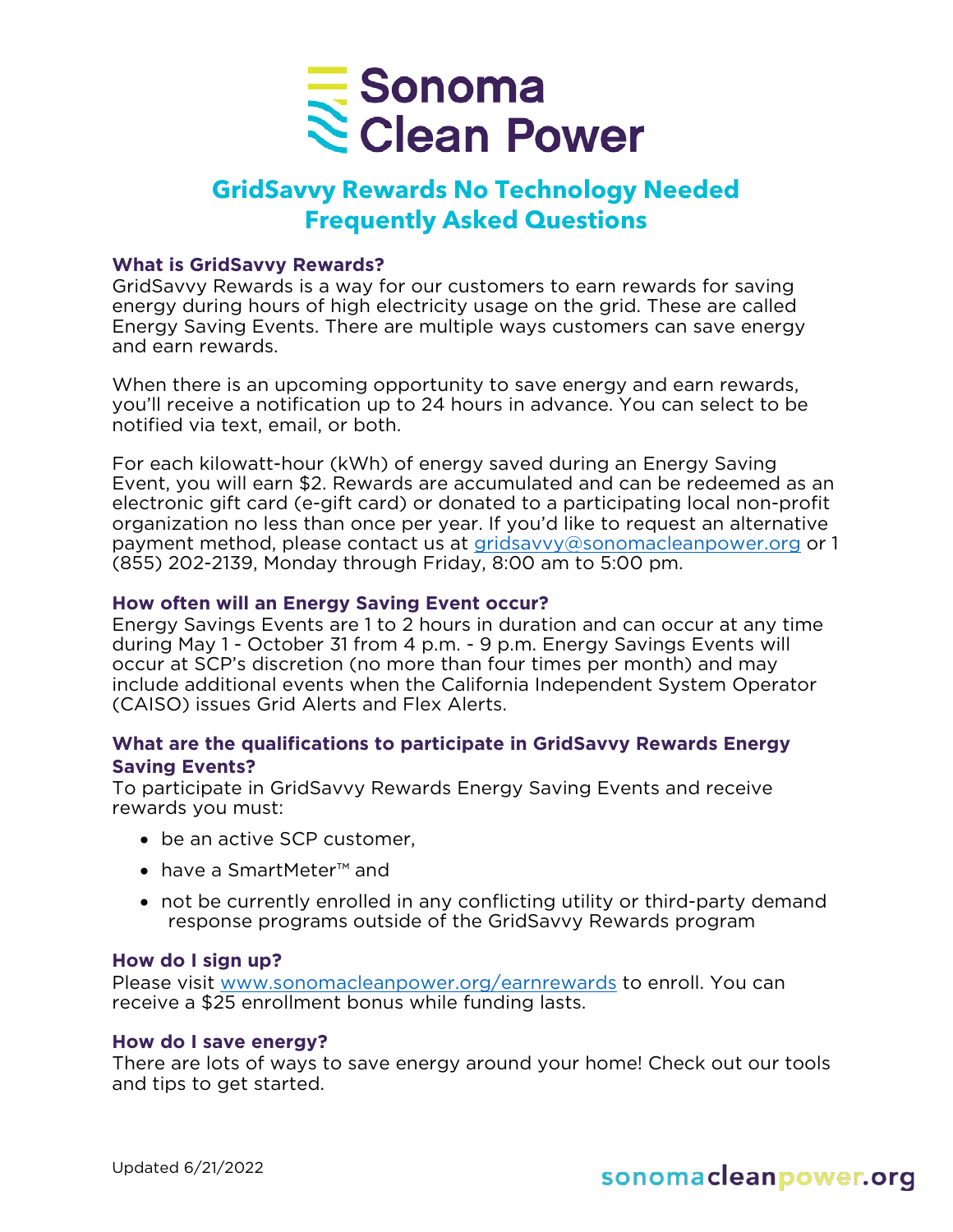## **How are my energy savings calculated?**

Your energy usage during Energy Saving Events is compared to the average amount of energy you used during the same time for the previous ten days. For example, if you used an average of 4 kWhs of electricity between 5-7pm daily for the last 10 days, and you used 2 kWhs of electricity during an Energy Saving Event from 5-7pm, you would have saved 2 kWh and earned \$4!

## **Are there any penalties for not reducing energy?**

No there are no penalties for not reducing your energy use.

### **How do I change my notification or Rewards payment preferences?**

Send us an email at [gridsavvy@sonomacleanpower.org](mailto:gridsavvy@sonomacleanpower.org) or call us at 1 (855) 202-2139, Monday through Friday, 8:00 am to 5:00 pm.

### **I am having issues with my prepaid e-gift card, who do I talk to?**

Cardholder Customer Service is available 24 hours a day 365 days a year at (888) 371- 2109. You may also reach out to us at [gridsavvy@sonomacleanpower.org.](mailto:gridsavvy@sonomacleanpower.org)

## **Why do I need to enter personal information to redeem e-gift card?**

The process to redeem requires you to enter your information. This authentication serves as a protection to customers so we can ensure they are the recipient of the gift card.

## **Where can I use the e-gift card?**

This is a Mastercard product and can be used anywhere online or in a physical store that accepts Apple Pay, Samsung Pay or Google Pay. The e-gift card is good for six months upon enrollment.

### **Are there any continuing requirements to receive Rewards Payment?**

Customers must be enrolled in the GridSavvy Rewards No Technology Needed program to participate in an Energy Saving Event. Rewards will accrue based on \$2/kWh of energy saved during the event. Rewards will be totaled at the end of the May  $1<sup>st</sup>$  – October  $31<sup>st</sup>$  period and be redeemable by eGift card or donated to a participating local non-profit organization no less than once per year.

### **How does this program help the electricity grid?**

During times when energy use is high and electricity does not meet demand, we can help by changing when we use electricity to a time when there is less stress on the grid.

### **How do I know if I am an SCP customer?**

Check your PG&E electric bill to see if the charges on the first page include "Sonoma Clean Power Electric Generation Charges". If so, you are our customer. If not, you may be able to enroll in our service if you live in Sonoma or Mendocino Counties (not available to customers of the Cities of Ukiah and Healdsburg's municipal electricity service). Call our customer service team to